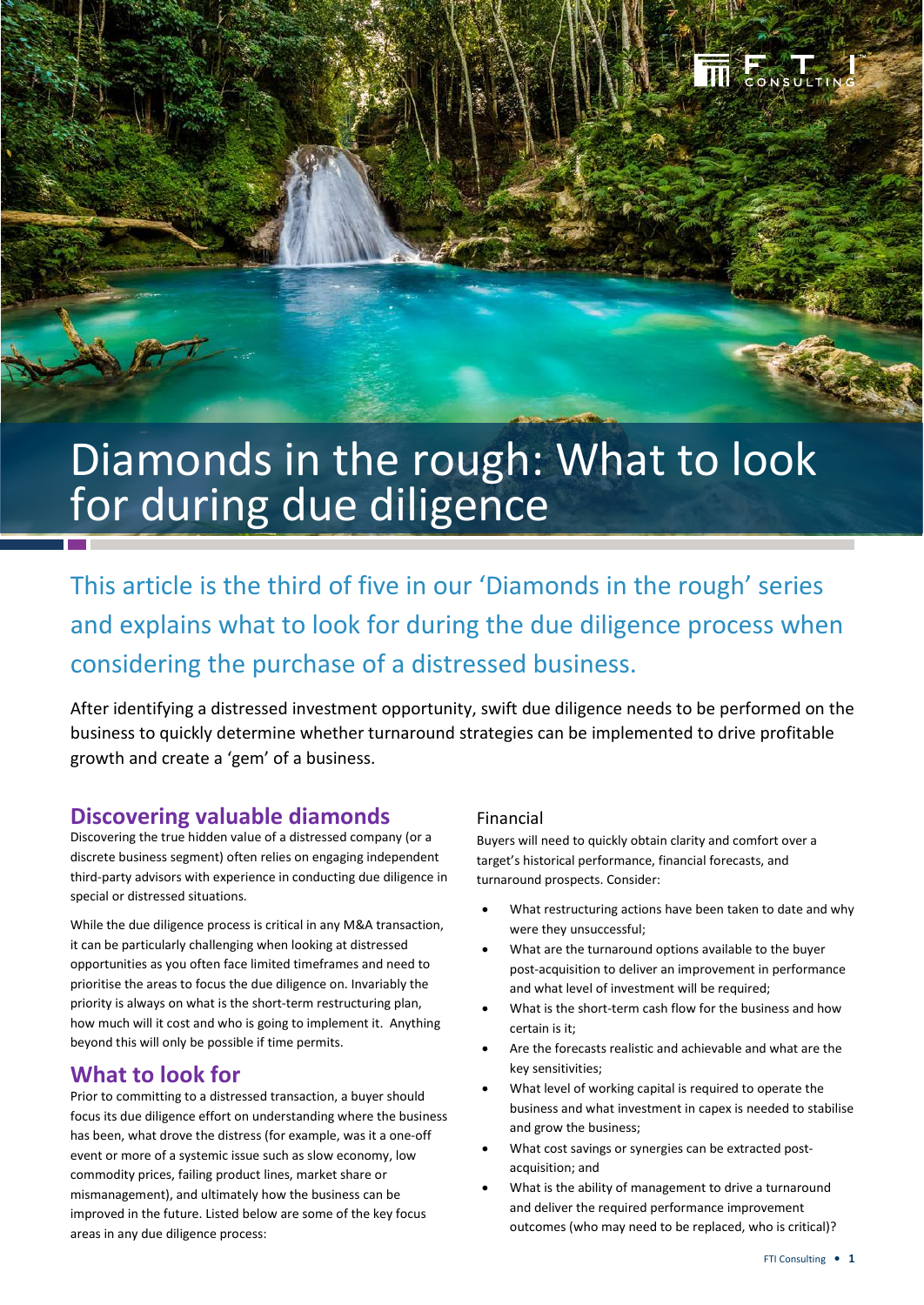#### Key agreements

Conducting a review of key agreements and contracts relevant to the target's operations is another critical part of the process particularly as to how they may impact any short-term restructuring plans. Key contracts to quickly understand include:

- Customer and supplier contracts;
- Loan agreements;
- Equipment leases;
- Property lease agreements;
- Employment agreements;
- JV or partnership agreements;
- License, franchise, agency agreements;
- Exclusivity agreements; and
- If there has been any prior M&A activity, the past sale and purchase agreements.

Buyers should also determine if any key agreements impose restrictions on the right or ability of the target (or buyer) to compete in any line of business, or geographic region. Be on the lookout for changes in control provisions which may complicate a sale process – be proactive during due diligence and seek to quickly obtain counterparty consents to secure contracts postacquisition.

If acquiring less than a 100% interest in a business, understanding the rights and obligations of shareholders under a shareholder agreement is important. If you intend to rely upon 'drag along, tag along' terms to eventually acquire a 100% interest, ensure you understand the mechanism for invoking these provisions.

#### Customer and sales

Buyers need to understand the company's existing customer base and future sales pipeline, particularly where there may be past performance issues. Contacting key customers to ensure they are not in the process of disengaging is highly recommended.

This includes identifying dependence on one or a small group of customers, potential customer retention issues post-completion, seasonality of sales, general sales terms and conditions, sales staff compensation arrangements, and the stability of relationships with both employees and customers.

#### Management and employees

An assessment of a target's employees is critical to understanding the commitment and focus of existing management and staff. In distressed situations, it is common for management to be focused on survival and maintaining liquidity, rather than delivering on strategic growth options available to the business.

It will be crucial to carefully plan interactions with management and focus on key issues impacting the business. Whether key personnel have the required skill set and capability to deliver a turnaround, or whether you'll need to supplement or replace key personnel are genuine issues to overcome.

Decisions will also need to be quickly made on whether the target's employee base requires reducing. New owners will inherit liability for employee entitlements such as accrued annual leave and long service leave. Recognition of employee entitlements,

particularly contingent entitlements such as long service leave, can be a key risk area. Buyers should ensure a fair deduction is provided at transaction settlement.

#### Suppliers

As with customers, understanding what significant supplier relationships exist and where there may be dependency issues are key. Again, in a turnaround situation supplier terms may have been stretched and relationships may be strained, so understanding what is needed to get suppliers back on side is imperative.

#### IT systems

Buyers need to be comfortable that a company's IT system can operate smoothly post-completion and/or be integrated into their own IT platform.

Consider the level of external IT support required and whether existing systems are capable of generating meaningful information for management decisions during a turnaround.

#### Intellectual property (IP)

Buyers should understand what IP exists (or is pending) and be satisfied that IP assets are properly registered and belong to the business.

If IP is not owned, ensure adequate licensing agreements are in place, or if there are any IP litigation proceedings in progress.

#### Tax

Due diligence will determine if a company has correctly calculated, recorded and discharged historical tax liabilities. It also gives the buyer an understanding of the company's historical tax compliance and possible future tax position.

#### Insurance

A review of key insurance policies is critical to ensure existing cover is adequate to support the business moving forward when implementing post-acquisition restructuring and turnaround strategies.

# **Tips to help you find a real diamond**<br>1. Check for its potential shine. If you think you have found a

- 1. Check for its potential shine. If you think you have found a distressed business to acquire, analyse historical information sufficient to inform you of post-deal projections. Know the numbers and conduct a sensitivity analysis to model the potential impact of post-acquisition restructuring initiatives.
- 2. Look for sharp edges. Due diligence in distressed situations should quickly identify a target's sharp edges i.e. what drove the decline, what can be changed and what will be outside your control. Distress can create unique opportunities and challenges for a buyer to make its mark on a business and improve performance.
- 3. Check for toughness. Consider how the management team has responded to trading pressures and declining performance. Honest, reliable, resilient, trustworthy and competent management teams are crucial to operating a business and delivering on a turnaround plan.